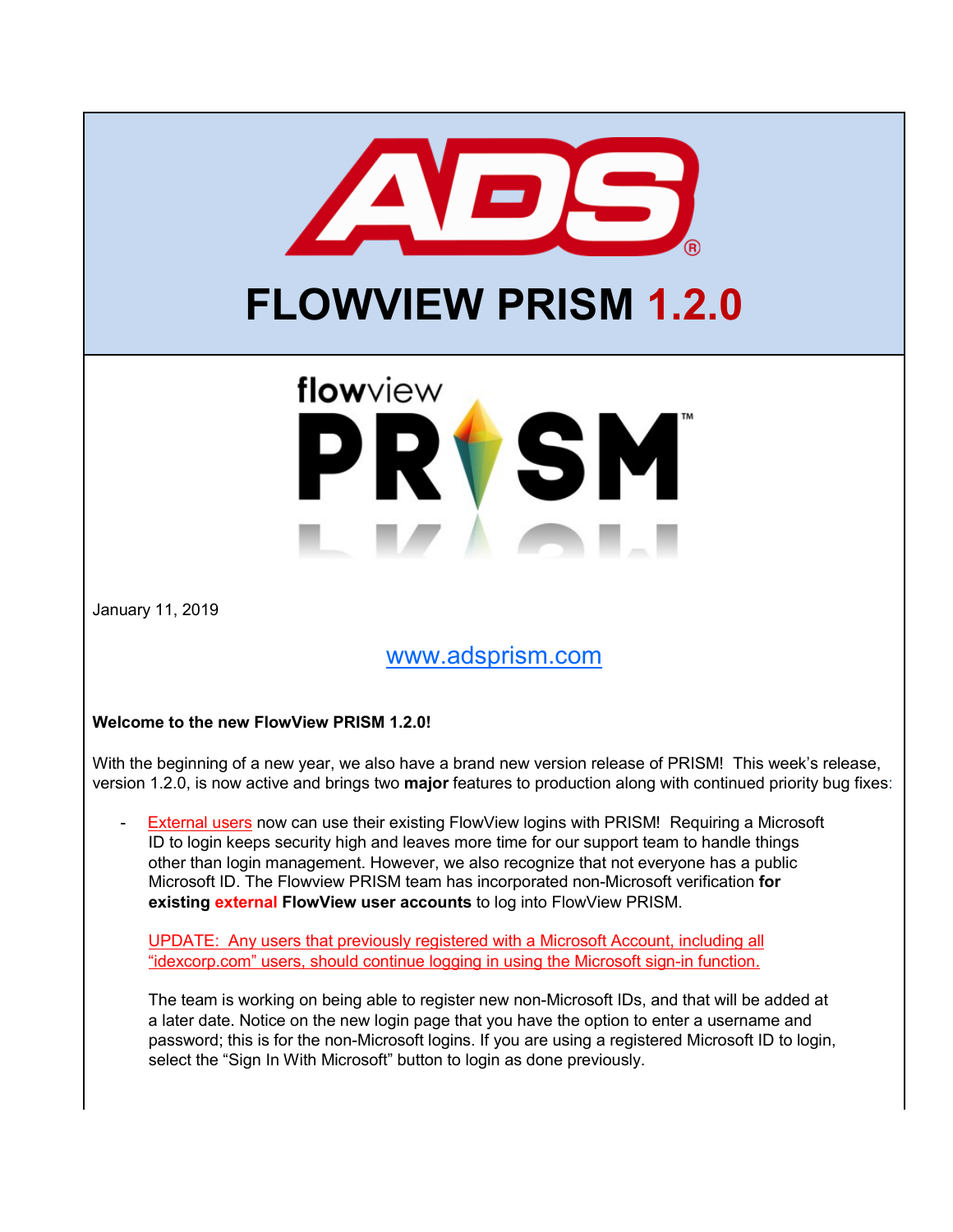

- Composite location creation is now available! On the Home Page, when selecting the "Add Location" button on the bottom left of the map, there is now an option available to create a Composite Location. Want to estimate flow without a physical monitoring point and already have upstream monitors? Go ahead!

| <b>Thartand</b>                 | Location Name *      |                 |                   |             |
|---------------------------------|----------------------|-----------------|-------------------|-------------|
| <b>Indonesia</b><br>Pagua New   | Location Description |                 |                   |             |
|                                 | Latitude *           |                 |                   | Longitude * |
| Composite Location<br>ౚ         | <b>E2</b> Active     |                 |                   |             |
| New<br>Zealand<br>Location<br>o | ADD LOCATIONS        |                 |                   |             |
| $\times$                        | Location Name *      | <b>POSITIVE</b> | * Multiplier*     |             |
| Google                          | Location Name =      | POSITIVE        | Multiplier *<br>٠ |             |
|                                 |                      |                 |                   | ADD MORE    |

Things do not always go as planned. In this release, the following issues were addressed:

- When selecting a circular pipe, the height and width should be the same, correct? You betcha! Now, height is passed through the system to equal both height and width on circular pipes, just like the dimensions of a circle.